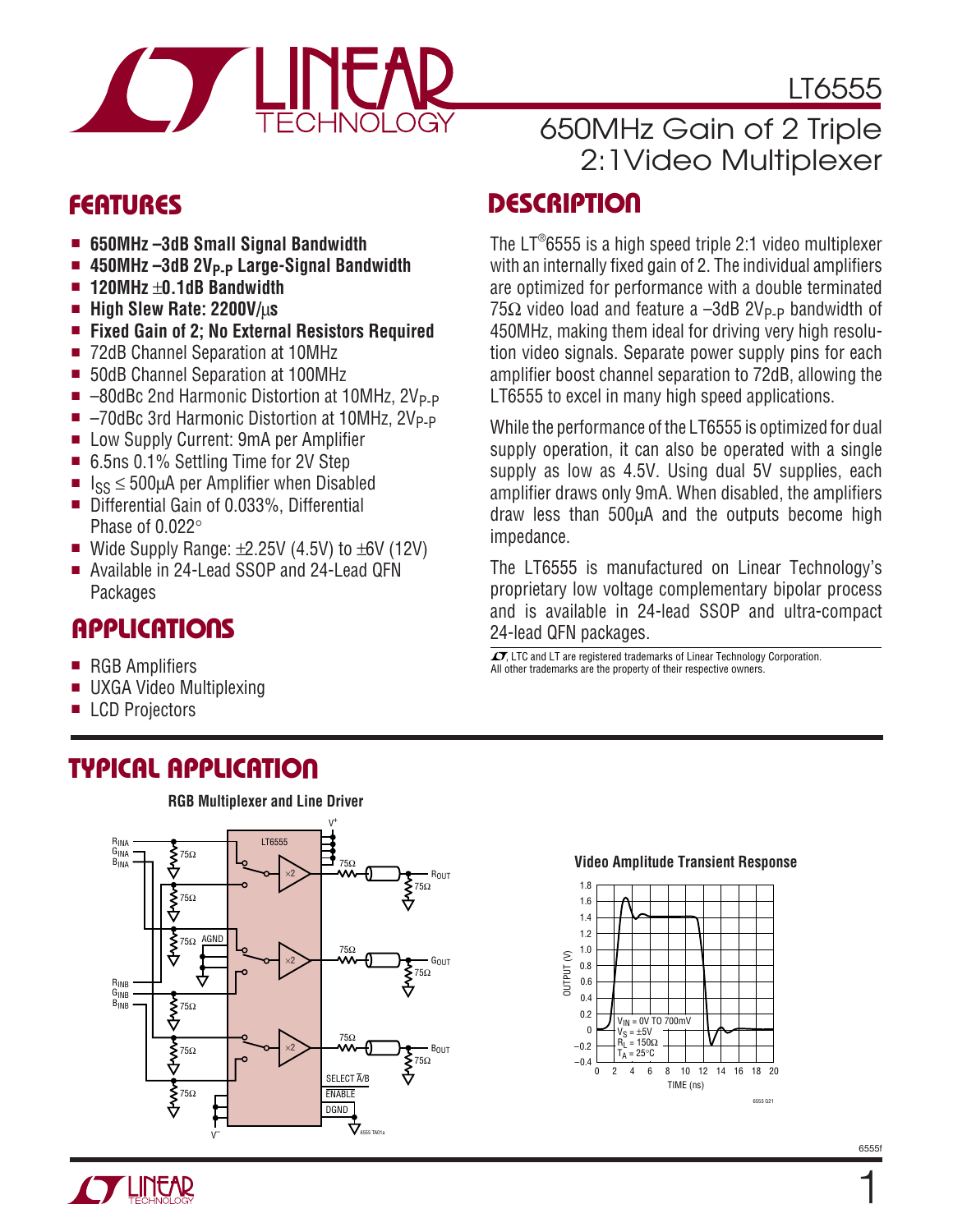### **ABSOLUTE MAXIMUM RATINGS** (Note 1)

| Output Short-Circuit Duration (Note 3)  Indefinite                      |  |
|-------------------------------------------------------------------------|--|
| Operating Temperature Range (Note 4) $-40^{\circ}$ C to 85 $^{\circ}$ C |  |
| Specified Temperature Range (Note 5) $-40^{\circ}$ C to 85 $^{\circ}$ C |  |

| <b>Junction Temperature</b>          |  |
|--------------------------------------|--|
|                                      |  |
|                                      |  |
| Storage Temperature Range            |  |
|                                      |  |
|                                      |  |
| Lead Temperature (Soldering, 10 sec) |  |
|                                      |  |

## **PACKAGE/ORDER INFORMATION**



Consult LTC Marketing for parts specified with wider operating temperature ranges. \*The temperature grade is identified by a label on the shipping container.

### **ELECTRICAL CHARACTERISTICS The** ● **denotes the specifications which apply over the full operating**

temperature range, otherwise specifications are at T<sub>A</sub> = 25°C. V<sub>S</sub> = ±5V, R<sub>L</sub> = 150Ω, C<sub>L</sub> = 1.5pF, V<sub>EN</sub> = 0.4V, V<sub>AGND</sub>, V<sub>DGND</sub>, V<sub>VREF</sub> = 0V.

| <b>SYMBOL</b>          | <b>PARAMETER</b>                     | <b>CONDITIONS</b>                        | MIN   | <b>TYP</b> | <b>MAX</b> | <b>UNITS</b>  |
|------------------------|--------------------------------------|------------------------------------------|-------|------------|------------|---------------|
| $V_{OS}$               | Input Referred Offset Voltage        | $V_{IN} = 0V$ , $V_{OS} = V_{OUT}/2$     |       | 5          | ±16        | mV            |
|                        |                                      |                                          |       |            | ±24        | mV            |
| <sup>I</sup> IN        | <b>Input Current</b>                 |                                          |       | $-17$      | ±45        | μA            |
| $R_{IN}$               | <b>Input Resistance</b>              | $V_{IN} = \pm 1V$                        | 100   | 400        |            | $k\Omega$     |
| $C_{IN}$               | Input Capacitance                    | $= 100$ kHz                              |       |            |            | pF            |
| <b>PSRR</b>            | Power Supply Rejection Ratio         | $V_S = \pm 2.25V$ to $\pm 6V$ (Note 6)   | 56    | 62         |            | dB            |
| <b>IPSRR</b>           | Input Current Power Supply Rejection | $V_S = \pm 2.25V$ to $\pm 6V$ (Note 6)   |       |            | ±4         | μA/V          |
| $A_V$ ERR              | Gain Error                           | $V_{OIII}$ = $\pm$ 2V, Nominal Gain 2V/V |       |            | ±2.5       | $\frac{0}{0}$ |
| A <sub>V</sub> MATCH   | Gain Matching                        | Any One Channel to Another               |       | $\pm 0.33$ |            | $\frac{0}{0}$ |
| <b>V<sub>OUT</sub></b> | Output Voltage Swing                 | (Note 7)                                 | ±3.15 | ±3.4       |            | V             |
|                        |                                      |                                          | ±3.0  |            |            | V             |

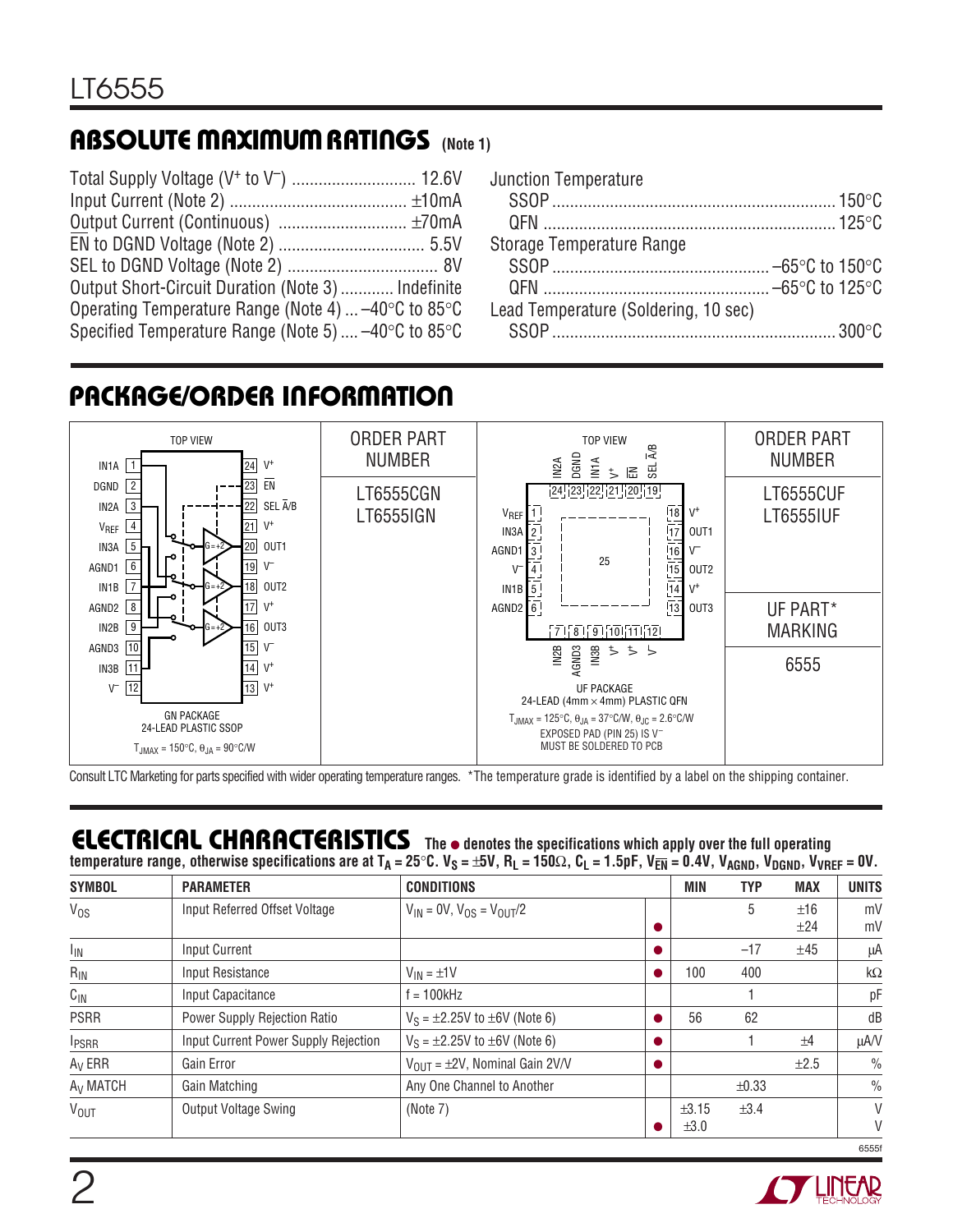### **ELECTRICAL CHARACTERISTICS The** ● **denotes the specifications which apply over the full operating**

 $t_{\text{c}}$  are the range, otherwise specifications are at T<sub>A</sub> = 25°C. V<sub>S</sub> = ±5V, R<sub>L</sub> = 150Ω, C<sub>L</sub> = 1.5pF, V<sub>EN</sub> = 0.4V, V<sub>AGND</sub>, V<sub>DGND</sub>, V<sub>VREF</sub> = 0V.

| <b>SYMBOL</b>           | <b>PARAMETER</b>                                           | <b>CONDITIONS</b>                                                                    |           | <b>MIN</b>      | <b>TYP</b>     | <b>MAX</b> | <b>UNITS</b>  |
|-------------------------|------------------------------------------------------------|--------------------------------------------------------------------------------------|-----------|-----------------|----------------|------------|---------------|
| $\mathsf{I}_\mathsf{S}$ | Supply Current, Per Amplifier                              | $R_L = \infty$                                                                       |           |                 | 9              | 12<br>14   | mA<br>mA      |
|                         | Supply Current, Disabled, Per Amplifier                    | $V_{\overline{FN}} = 4V, R_1 = \infty$<br>$V_{\overline{EN}} =$ Open, $R_L = \infty$ | 0         |                 | 47<br>42       | 500<br>500 | μA<br>μA      |
| I <sub>EN</sub>         | Enable Pin Current                                         | $V_{\overline{FN}} = 0.4V$<br>$V_{\overline{EN}} = 4V$                               |           | $-200$<br>$-75$ | $-95$<br>$-21$ |            | μA<br>μA      |
| <sup>I</sup> SEL        | Select Pin Current                                         | $V_{\text{SEL}} = 0.4V$<br>$V_{SEL} = 4V$                                            |           | $-50$<br>$-50$  | $-5$<br>$-1$   |            | μA<br>μA      |
| <sub>sc</sub>           | <b>Output Short-Circuit Current</b>                        | $R_L = 0\Omega$ , $V_{IN} = \pm 1V$                                                  | $\bullet$ | ±50             | ±105           |            | mA            |
| <b>SR</b>               | Slew Rate                                                  | $\pm$ 1V on $\pm$ 2.5V Output Step (Note 8)                                          |           | 1600            | 2200           |            | $V/\mu s$     |
| $-3dB$ BW               | Small-Signal -3dB Bandwidth                                | $V_{OIII} = 200$ m $V_{P-P}$                                                         |           |                 | 650            |            | <b>MHz</b>    |
| 0.1dB BW                | Gain Flatness ±0.1dB Bandwidth                             | $V_{OIII} = 200 \text{mVp-p}$                                                        |           |                 | 120            |            | <b>MHz</b>    |
| <b>FPBW</b>             | Full Power Bandwidth 2V                                    | $V_{OUT} = 2V_{P-P}$ (Note 9)                                                        |           | 250             | 350            |            | <b>MHz</b>    |
|                         | Full Power Bandwidth 4V                                    | $V_{OUT} = 4V_{P-P}$ (Note 9)                                                        |           |                 | 175            |            | <b>MHz</b>    |
|                         | All-Hostile Crosstalk                                      | $f = 10$ MHz, $V_{IN} = 1V_{P-P}$<br>$f = 100$ MHz, $V_{IN} = 1V_{P-P}$              |           |                 | $-72$<br>$-50$ |            | dB<br>dB      |
|                         | Selected Channel to Unselected<br><b>Channel Crosstalk</b> | $f = 10$ MHz, $V_{IN} = 1V_{P-P}$<br>$f = 100 MHz$ , $V_{IN} = 1V_{P-P}$             |           |                 | $-80$<br>$-55$ |            | dB<br>dB      |
|                         | <b>Channel Select Output Transient</b>                     | $INA = INB = OV$                                                                     |           |                 | 200            |            | $mV_{P-P}$    |
|                         | <b>Channel-to-Channel Select Time</b>                      | $INA = -1V$ , $INB = 1V$<br>from 50% SEL to $V_{\text{OUT}} = 0V$                    |           |                 | 8              |            | ns            |
| ts                      | <b>Settling Time</b>                                       | 0.1% of $V_{FINAL}$ , $V_{STEP} = 2V$                                                |           |                 | 6.5            |            | ns            |
| $t_R, t_F$              | Small-Signal Rise and Fall Time                            | 10% to 90%, $V_{OUT} = 400 \text{mV}_{P-P}$                                          |           |                 | 520            |            | ps            |
| dG                      | Differential Gain                                          | (Note 10)                                                                            |           |                 | 0.033          |            | $\frac{0}{0}$ |
| dP                      | <b>Differential Phase</b>                                  | (Note 10)                                                                            |           |                 | 0.022          |            | Deg           |
| HD <sub>2</sub>         | 2nd Harmonic Distortion                                    | $f = 10$ MHz, $V_{OUT} = 2V_{P-P}$                                                   |           |                 | $-80$          |            | dBc           |
| HD <sub>3</sub>         | 3rd Harmonic Distortion                                    | $f = 10$ MHz, $V_{OUT} = 2V_{P-P}$                                                   |           |                 | $-70$          |            | dBc           |

**Note 1:** Absolute Maximum Ratings are those values beyond which the life of a device may be impaired.

**Note 2:** This parameter is guaranteed to meet specified performance through design and characterization. It is not production tested.

**Note 3:** As long as output current and junction temperature are kept below the Absolute Maximum Ratings, no damage to the part will occur. Depending on the supply voltage, a heat sink may be required.

**Note 4:** The LT6555C is guaranteed functional over the operating temperature range of –40°C to 85°C.

**Note 5:** The LT6555C is guaranteed to meet specified performance from 0°C to 70°C. The LT6555C is designed, characterized and expected to meet specified performance from –40°C and 85°C but is not tested or QA sampled at these temperatures. The LT6555I is guaranteed to meet specified performance from –40°C to 85°C.

**Note 6:** In order to follow the constraints for 4.5V operation for PSRR and I<sub>PSRR</sub> testing at  $\pm$ 2.25V, the DGND pin is set to V<sup>-</sup>, the  $\overline{EN}$  pin is set to  $V^-$  + 0.4V, and the SEL pin is set to either  $V^-$  + 0.4V or  $V^-$  + 4V. At  $\pm 6V$ and all other cases, DGND is set to ground and the  $\overline{\text{EN}}$  and SEL pins are referenced from it.

**Note 7:** The V<sub>RFF</sub> pin is set to 1V when testing positive swing and -1V when testing negative swing to ensure that the internal input clamps do not limit the output swing.

**Note 8:** Slew rate is 100% production tested using both inputs of channel 2. Slew rates of channels 1 and 3 are guaranteed through design and characterization.

**Note 9:** Full power bandwidth is calculated from the slew rate:  $FPBW = SR/(\pi \cdot V_{P-P})$ 

**Note 10:** Differential gain and phase are measured using a Tektronix TSG120YC/NTSC signal generator and a Tektronix 1780R video measurement set. The resolution of this equipment is better than 0.05% and 0.05°. Nine identical amplifier stages were cascaded giving an effective resolution of better than 0.0056% and 0.0056%.

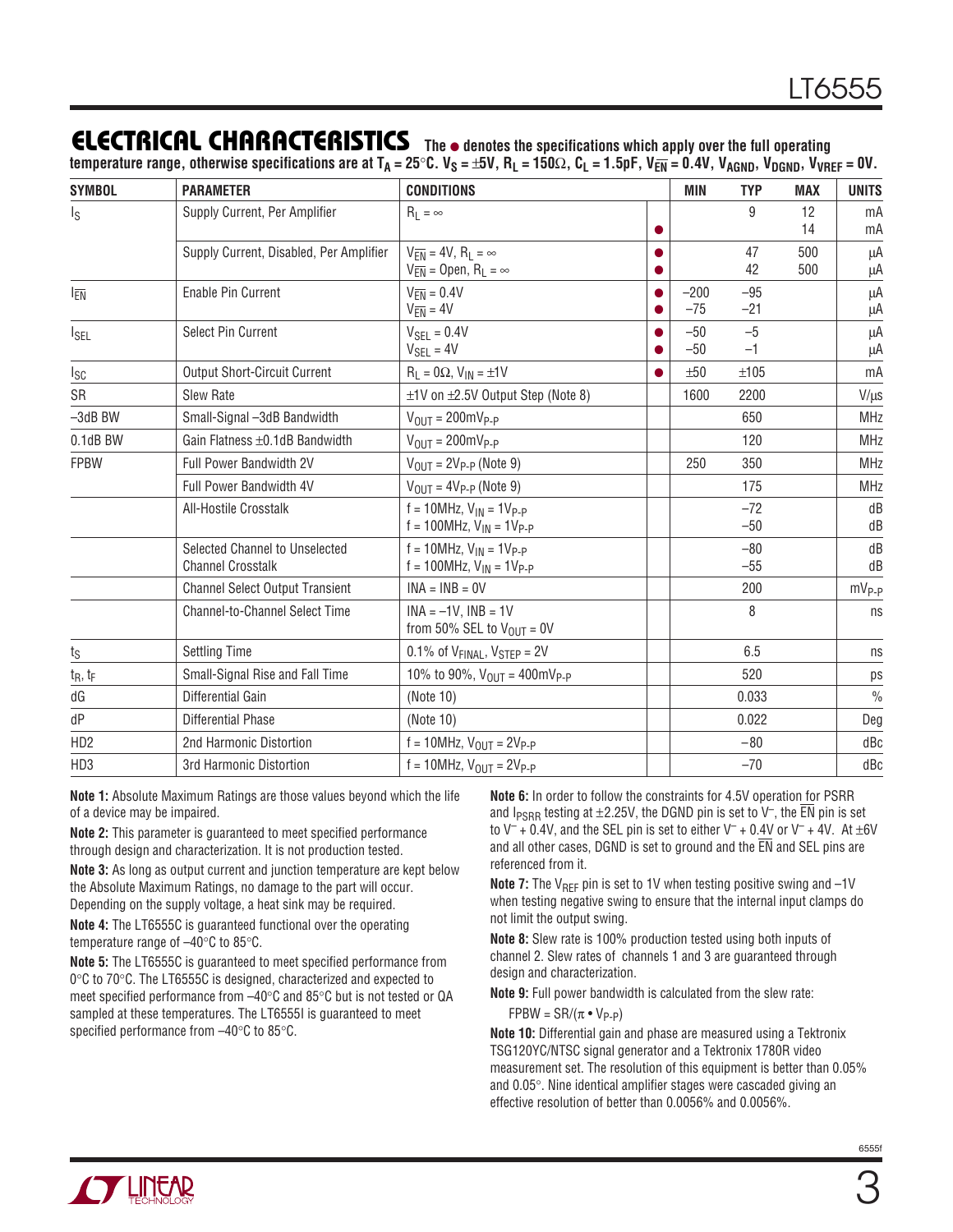### **TYPICAL PERFORMANCE CHARACTERISTICS**



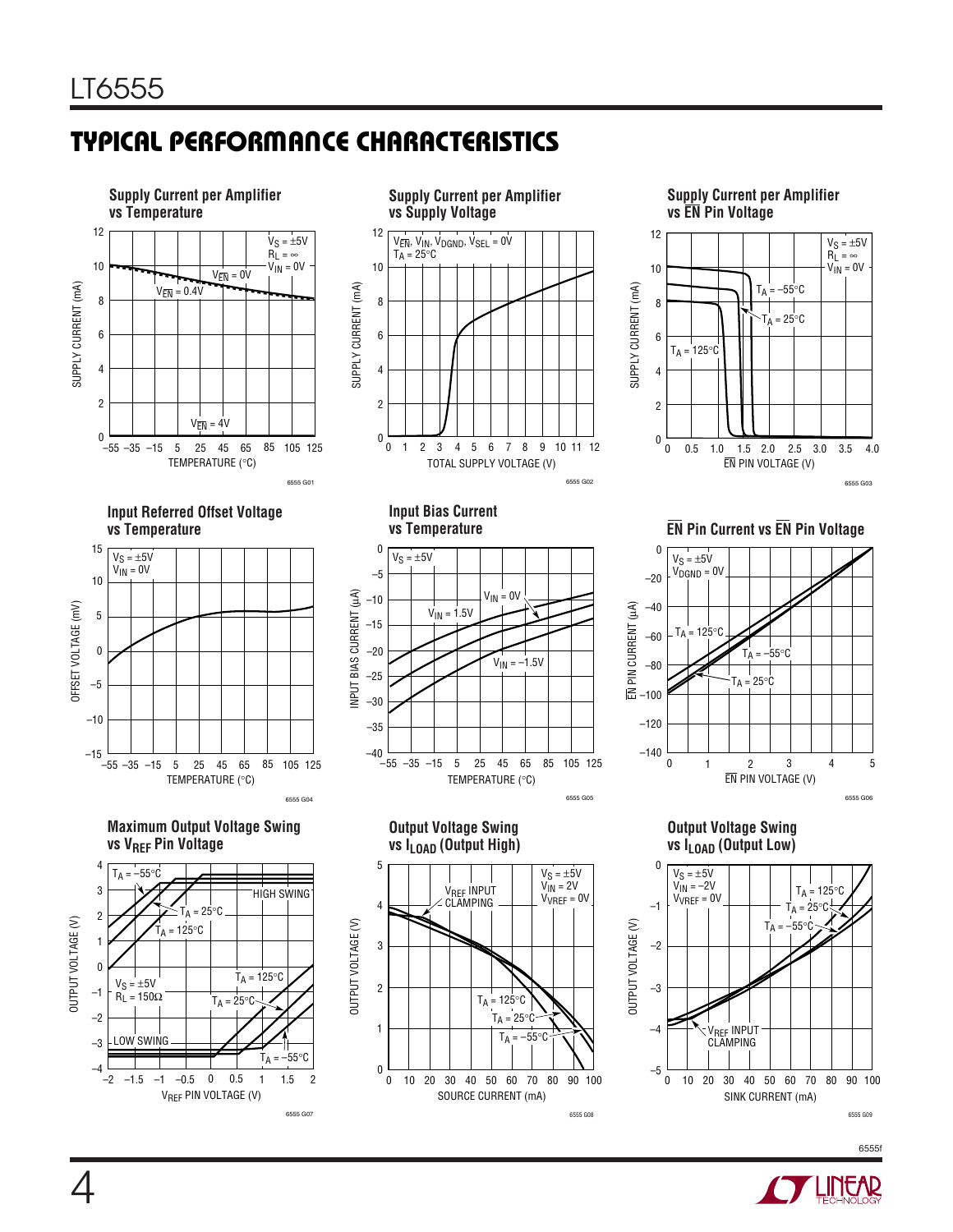### **TYPICAL PERFORMANCE CHARACTERISTICS**



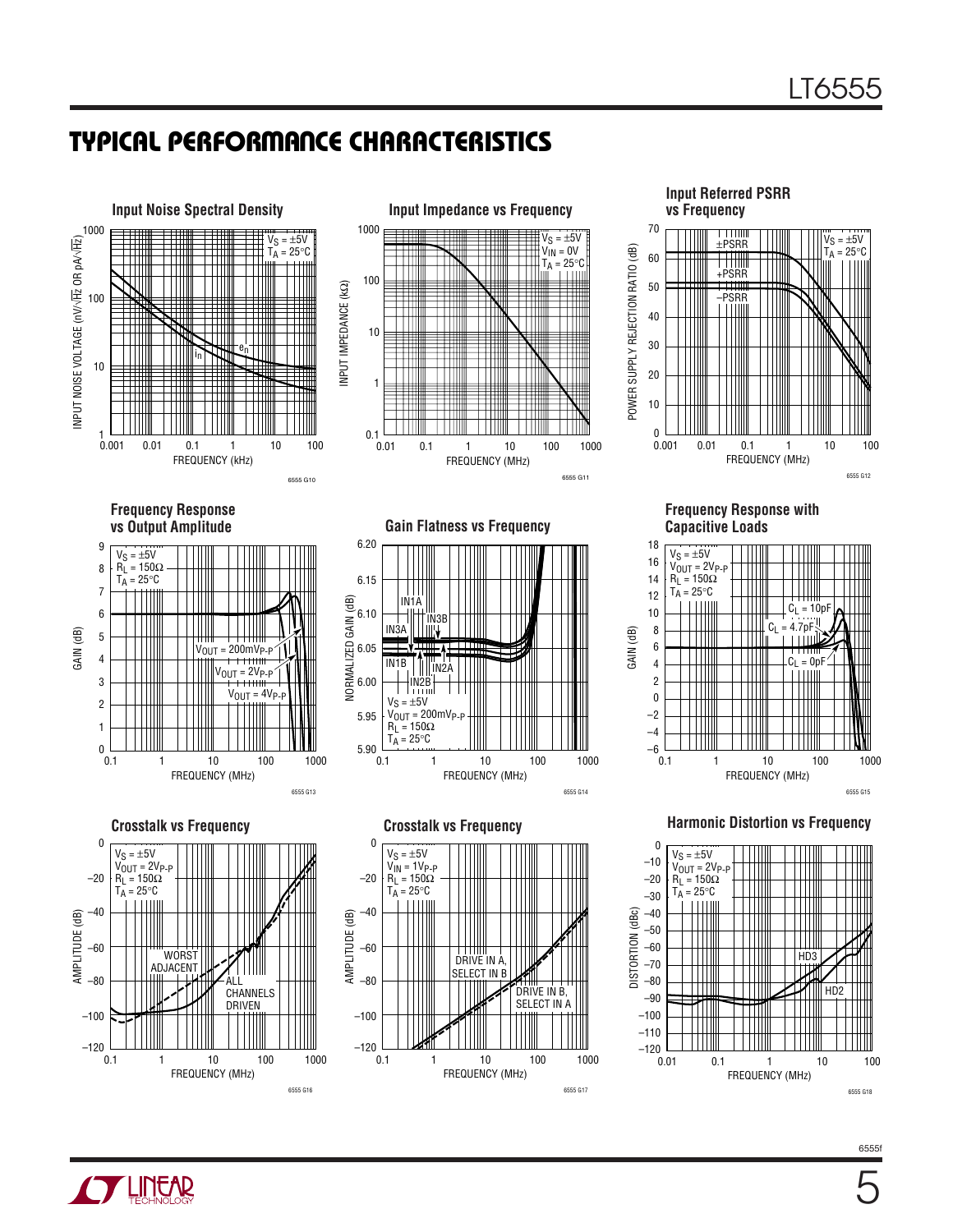### **TYPICAL PERFORMANCE CHARACTERISTICS**





**Gain Error Distribution**

6555 G21









6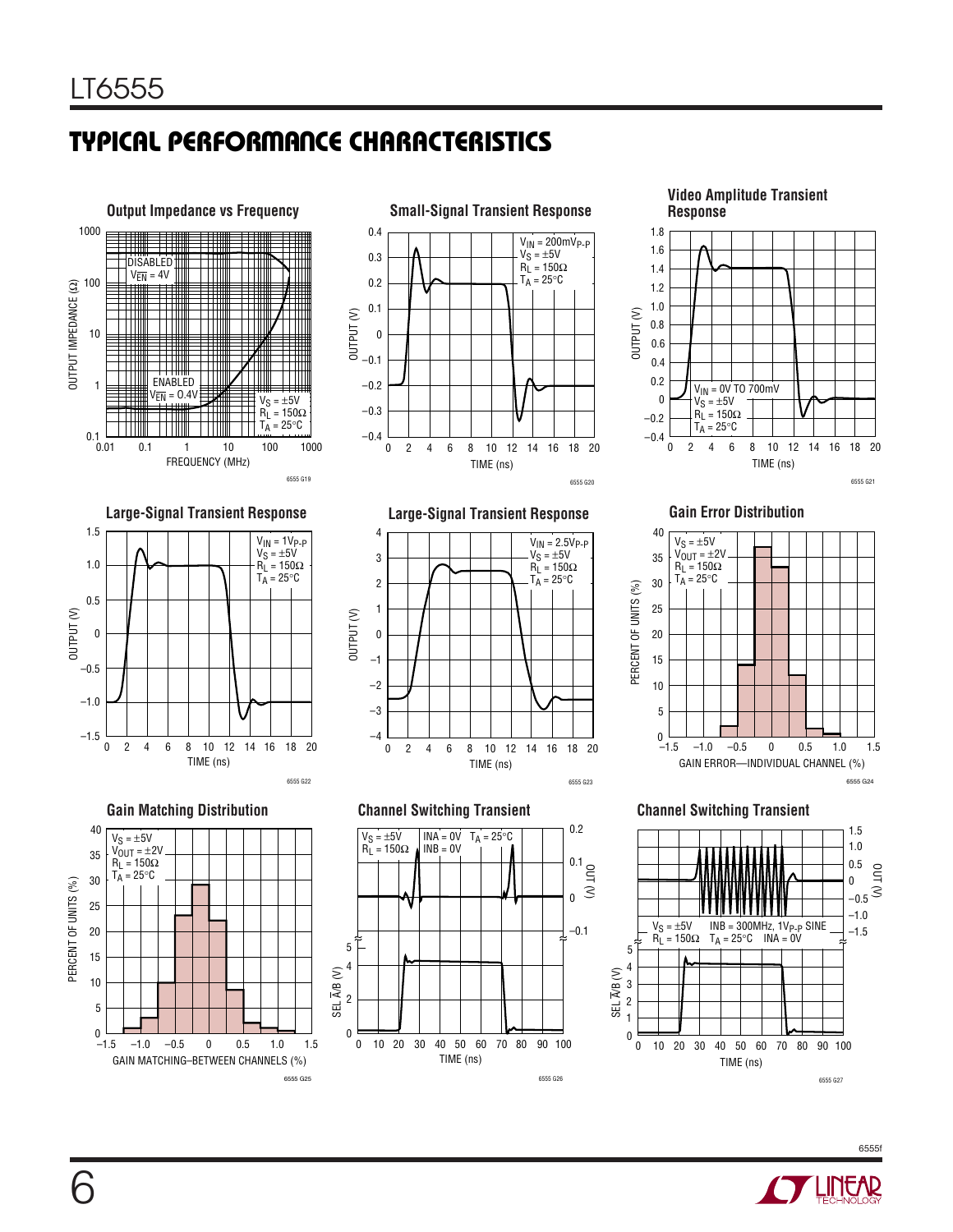### **PIN FUNCTIONS** (GN24 Package)

**IN1A (Pin 1):** Channel 1 Input A. This pin has a nominal impedance of 400kΩ and does not have any internal termination resistor.

**DGND (Pin 2):** Digital Ground Reference for Enable Pin. This pin is normally connected to ground.

**IN2A (Pin 3):** Channel 2 Input A. This pin has a nominal impedance of 400kΩ and does not have any internal termination resistor.

**VREF (Pin 4):** Voltage Reference for Input Clamping. This is the tap to an internal voltage divider that defines midsupply. It is normally connected to ground in dual supply, DC coupled applications.

**IN3A (Pin 5):** Channel 3 Input A. This pin has a nominal impedance of 400kΩ and does not have any internal termination resistor.

**AGND1 (Pin 6):** Analog Ground for the 360Ω Gain Resistor of Channel 1.

**IN1B (Pin 7):** Channel 1 Input B. This pin has a nominal impedance of 400kΩ and does not have any internal termination resistor.

**AGND2 (Pin 8):** Analog Ground for the 360Ω Gain Resistor of Channel 2.

**IN2B (Pin 9):** Channel 2 Input B. This pin has a nominal impedance of 400kΩ and does not have any internal termination resistor.

**AGND3 (Pin 10):** Analog Ground for the 360Ω Gain Resistor of Channel 3.

**IN3B (Pin 11):** Channel 3 Input B. This pin has a nominal impedance of 400kΩ and does not have any internal termination resistor.

**V– (Pin 12):** Negative Supply Voltage. V– pins are not internally connected to each other and must all be connected externally. Proper supply bypassing is necessary for best performance. See the Applications Information section.

**V+ (Pins 13, 14, 24):** Positive Supply Voltage. V+ pins are not internally connected to each other and must all be connected externally. Proper supply bypassing is necessary for best performance. See the Applications Information section.

**V– (Pin 15):** Negative Supply Voltage for Channel 3 Output Stage. V– pins are not internally connected to each other and must all be connected externally. Proper supply bypassing is necessary for best performance. See the Applications Information section.

**OUT3 (Pin 16):** Channel 3 Output. It is twice the selected channel 3 input and performs optimally with a 150 $\Omega$  load (a double terminated 75Ω cable).

**V+ (Pin 17):** Positive Supply Voltage for Channels 2 and 3 Output Stages. V+ pins are not internally connected to each other and must all be connected externally. Proper supply bypassing is necessary for best performance. See the Applications Information section.

**OUT2 (Pin 18):** Channel 2 Output. It is twice the selected channel 2 input and performs optimally with a 150Ω load (a double terminated 75Ω cable).

**V– (Pin 19):** Negative Supply Voltage for Channels 1 and 2 Output Stages. V– pins are not internally connected to each other and must all be connected externally. Proper supply bypassing is necessary for best performance. See the Applications Information section.

**OUT1 (Pin 20):** Channel 1 Output. It is twice the selected channel 1 input and performs optimally with a 150 $\Omega$  load (a double terminated 75Ω cable).

**V+ (Pin 21):** Positive Supply Voltage for Channel 1 Output Stage. V<sup>+</sup> pins are not internally connected to each other and must all be connected externally. Proper supply bypassing is necessary for best performance. See the Applications Information section.

**SEL (Pin 22):** Select Pin. This high impedance pin selects which set of inputs are sent to the output pins. When the pin is pulled low, the A inputs are selected. When the pin is pulled high, the B inputs are selected.

**EN (Pin 23):** Enable Control Pin. An internal pull-up resistor of 46k defines the pin's impedance and will turn the part off if the pin is unconnected. When the pin is pulled low, the amplifiers are enabled.

**Exposed Pad (Pin 25, QFN Only):** The Exposed Pad is V– and must be soldered to the PCB. It is internally connected to the QFN Pin 4, V–.

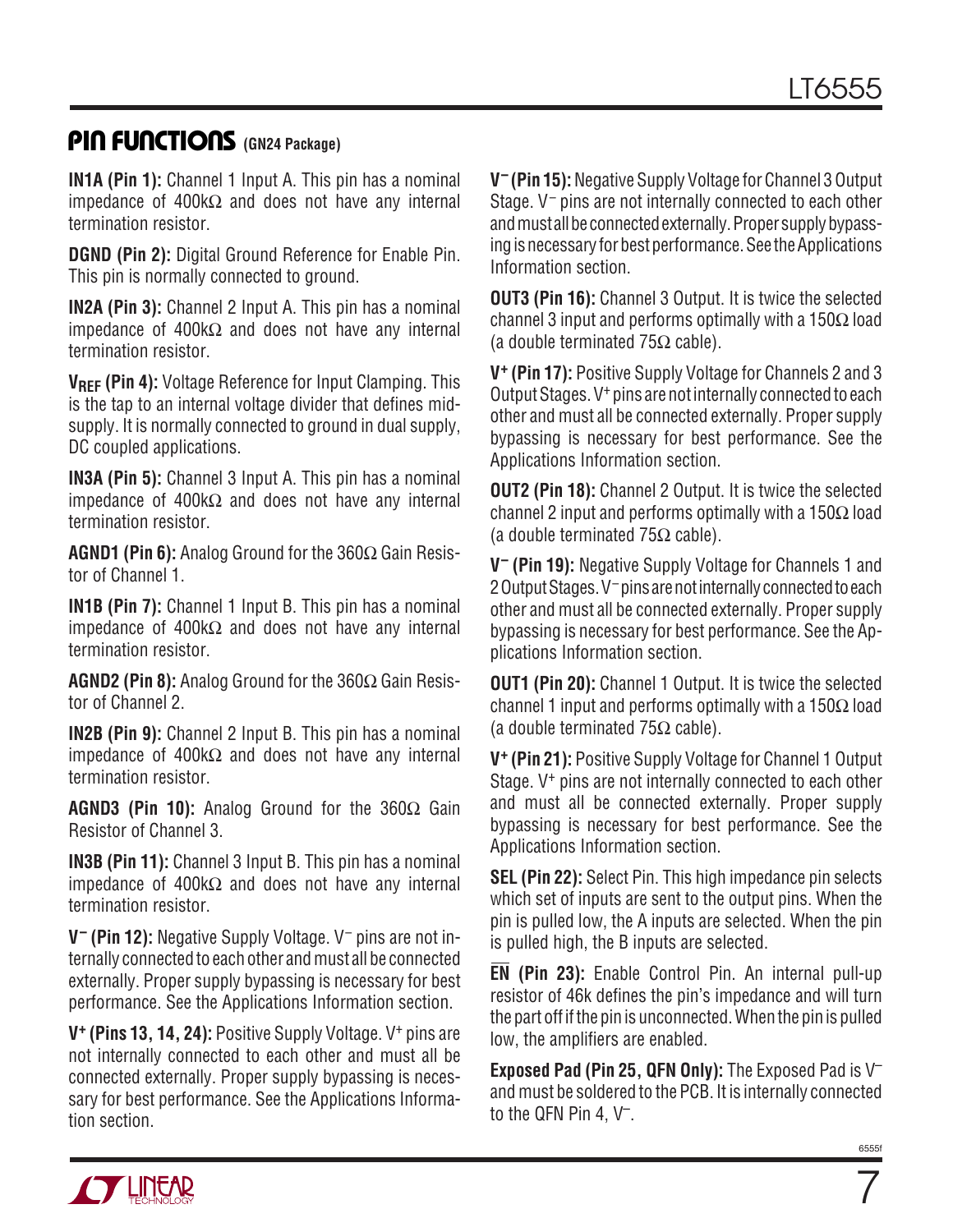#### **Power Supplies**

The LT6555 is optimized for  $\pm$ 5V supplies but can be operated on as little as  $\pm 2.25V$  or a single 4.5V supply and as much as  $\pm 6V$  or a single 12V supply. Internally, each supply is independent to improve channel isolation. **Do not leave any supply pins disconnected or the part may not function correctly!**

#### **Enable/Shutdown**

The LT6555 has a shutdown mode controlled by the EN pin and referenced to the DGND pin. If the amplifier will be enabled at all times, the  $\overline{EN}$  pin can be connected directly to DGND. If the enable function is desired, either driving the pin above 2V or allowing the internal 46k pullup resistor to pull the EN pin to the top rail will disable the amplifier. When disabled, the DC output impedance will rise to approximately 360 $\Omega$  through the internal feedback and gain resistors. Supply current into the amplifier in the disabled state will be:

$$
I_S = \frac{V^+ - V_{\overline{EN}}}{46k} + \frac{V^+ - V^-}{80k}
$$

It is important that the following constraints on the DGND, EN and SEL pins are always followed:

$$
V^+ - V_{DGND} \ge 4.5V
$$
  
\n
$$
V_{EN} - V_{DGND} \le 5.5V
$$
  
\n
$$
V_{SEL} - V_{DGND} \le 8V
$$

In dual supply cases where  $V^+$  is less than 4.5V, DGND should be connected to a potential below ground, such as V–. Since the EN and SEL pins are referenced to DGND, they may need to be pulled below ground in those cases.

In single supply applications above 5.5V, an additional resistor may be needed from the EN pin to DGND if the pin is ever allowed to float. For example, on a 12V single supply, a 33k resistor would protect the pin from floating too high while still allowing the internal pull-up resistor to disable the part.

On dual  $\pm$ 2.25V supplies, connecting the DGND pin to V<sup>-</sup> is the only way of ensuring that  $V^+ - V_{\text{DGND}} \geq 4.5V$ .

The DGND pin should not be pulled above the EN pin since doing so will turn on an ESD protection diode. If the EN pin voltage is forced a diode drop below the DGND pin, current should be limited to 10mA or less.

The enable/disable times of the LT6555 are fast when driven with a logic input. Turn on (from 50% EN input to 50% output) typically occurs in less than 50ns. Turn off is slower, but is typically below 500ns.

#### **Channel Select**

The SEL pin uses the same internal threshold as the  $\overline{\text{EN}}$  pin and is also referenced to DGND. When the pin is logic low, the channel A inputs are passed to the output. When the pin is logic high, the channel B inputs are passed to the output. The pin should not be floated but can be tied to DGND to force the outputs to always be channel A or to  $V^+$ (when less than 8V) to force the outputs to always be channel B.

#### **Truth Table**

| SEL $\overline{A}/B$ | FN | <b>OUT</b>     |
|----------------------|----|----------------|
|                      |    | $2 \times INA$ |
|                      |    | $2 \times INB$ |
|                      |    | 0FF            |

### **Input Considerations**

The LT6555 uses input clamps referenced to the  $V_{\text{RFF}}$  pin to prevent damage to the input stage on the unselected channel. Three transistors in series limit the input voltage to within three diode drops  $(\pm)$  from  $V_{RFF}$ .  $V_{RFF}$  is nominally set to half of the sum of the supplies by the 40k resistors. A simplified schematic is shown in Figure 1.

To improve clamping, the pin's DC impedance should be minimized by connecting the  $V_{\text{RFF}}$  pin directly to ground in the symmetric dual supply case with a common mode voltage of 0V. While loaded output swing limits the useful input voltage range in that case, if the common mode voltage is not centered at ground or the input voltage exceeds plus or minus three diodes from ground, an external resistor to either supply can be added to shift the

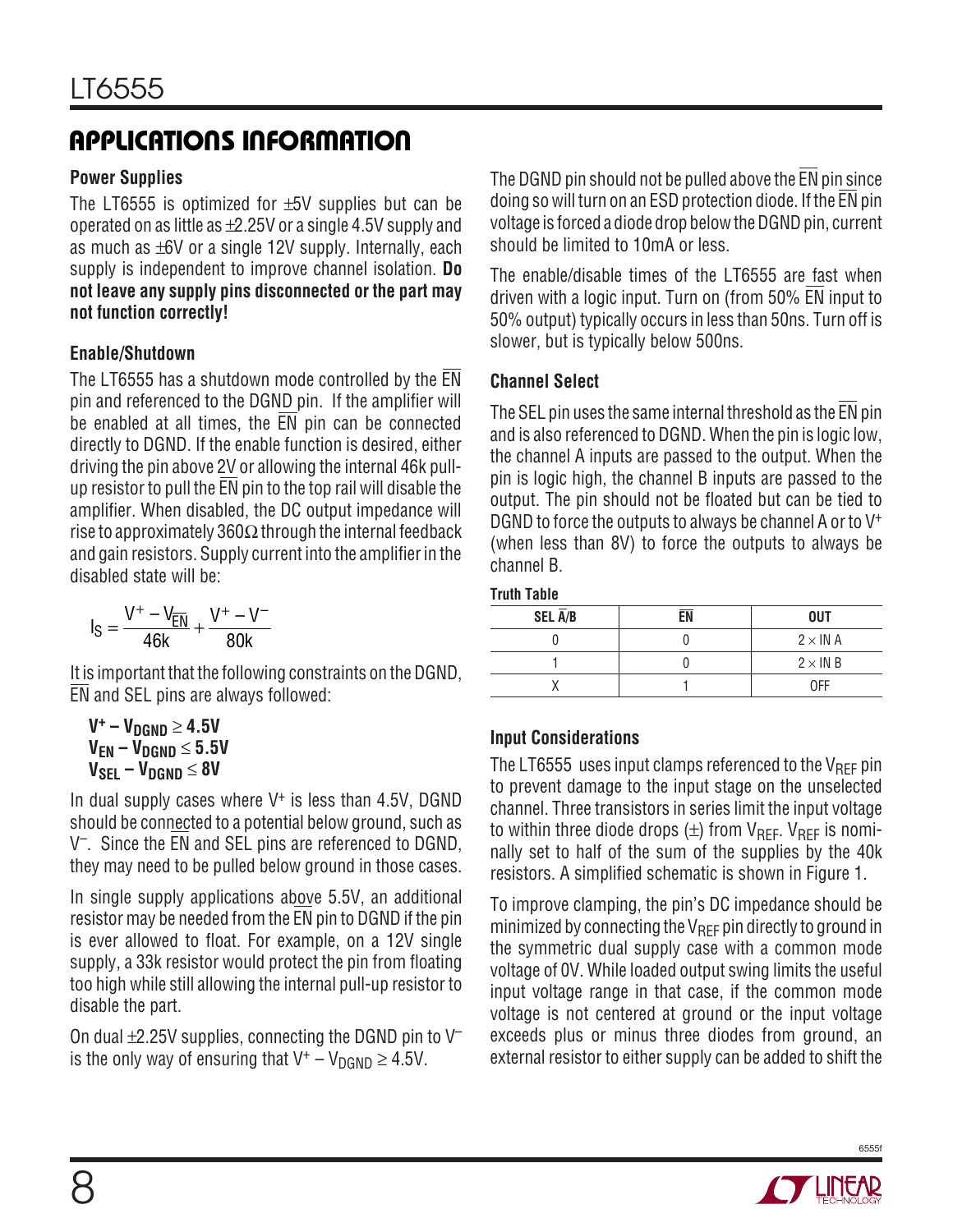

Figure 1. Simplified Schematic of V<sub>REF</sub> Pin and Input Clamping

 $V_{\text{RFF}}$  voltage to the desired level. The only way to cover the full common mode voltage range of  $V^-$  + 1V to  $V^+$  – 1V is to shift  $V_{REF}$  up or down. Note that on a single supply, the unclamped input range limits the output low swing to 2V (1V multiplied by the internal gain of 2).

The  $V_{REF}$  pin can also be directly driven with a DC source. Bypassing the  $V_{\text{RFF}}$  pin is not necessary.

The inputs can be driven beyond the point at which the output clips so long as input currents are limited to less than ±10mA. Continuing to drive the input beyond the output limit can result in increased current drive and slightly increased swing, but will also increase supply current and may result in delays in transient response at larger levels of overdrive.

#### **Layout and Grounding**

It is imperative that care is taken in PCB layout in order to benefit from the very high speed and very low crosstalk of the LT6555. Separate power and ground planes are highly recommended and trace lengths should be kept as short as possible. If input or output traces must be run over a distance of several centimeters, they should use a controlled impedance with matching series and shunt resistances (nominally 75 $\Omega$ ) to maintain signal fidelity.

Series termination resistors should be placed as close to the output pins as possible to minimize output capacitance. See the Typical Performance Characteristics section for a plot of frequency response with various output capacitors—only 10pF of parasitic output capacitance before the series termination resistor causes 6dB of peaking in the frequency response!

Low ESL/ESR bypass capacitors should be placed as close to the positive and negative supply pins as possible. One 4700pF ceramic capacitor is recommended for both V+ and V– supply busses. Additional 470pF ceramic capacitors with minimal trace length on each supply pin will further improve AC and transient response as well as channel isolation. For high current drive and large-signal transient applications, additional 1µF to 10µF tantalums should be added on each supply. The smallest value capacitors should be placed closest to the package.

If the AGND pins are not connected to ground, they must be carefully bypassed to maintain minimal impedance over frequency. Although crosstalk will vary depending upon board layout, a recommended starting point for bypass capacitors would be 470pF as close as possible to each AGND pin with a single 4700pF capacitor in parallel.

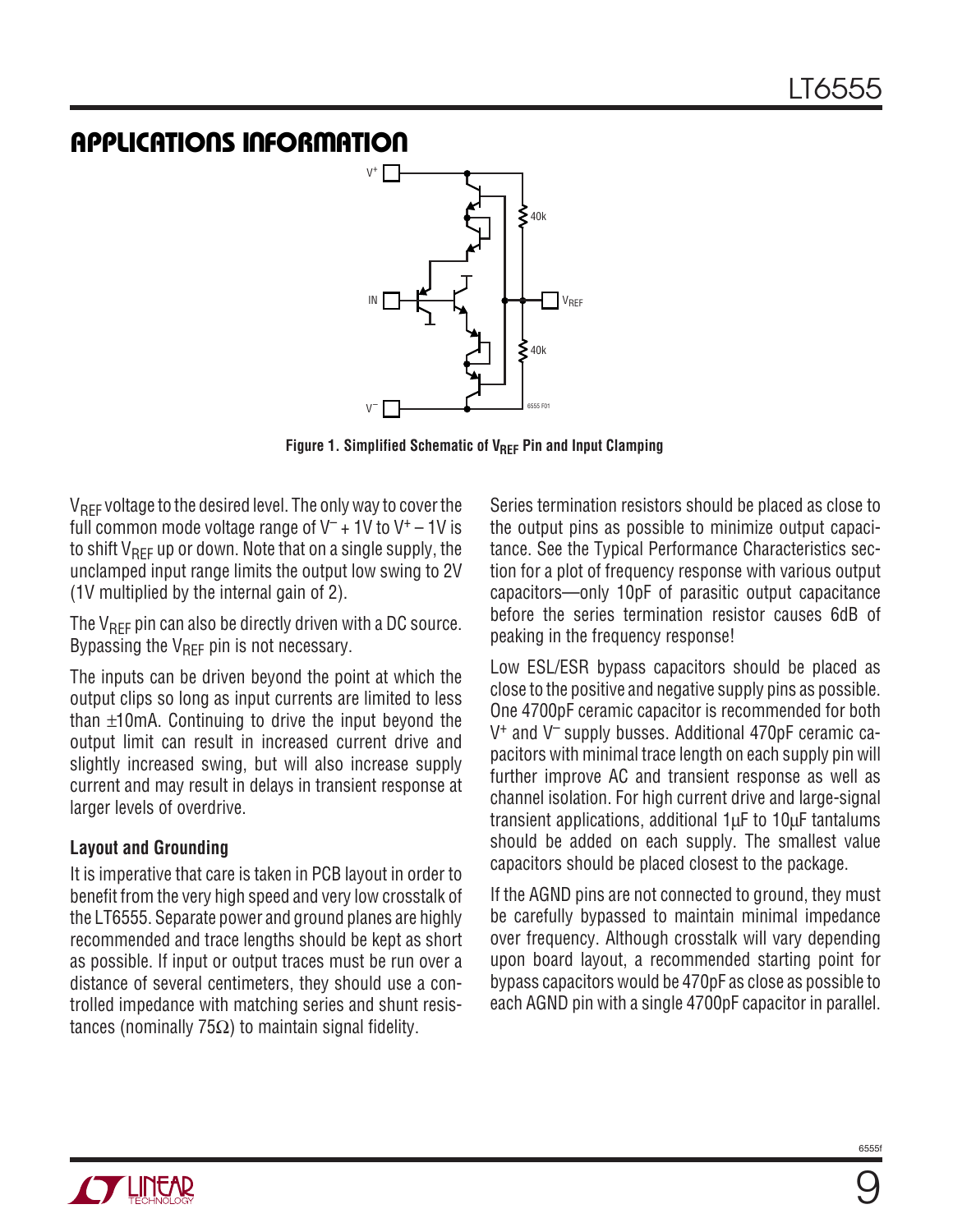To maintain the LT6555's channel isolation, it is beneficial to shield parallel input and parallel output traces using a ground plane or power supply traces. Vias between topside and backside metal may be required to maintain a low inductance ground near the part where numerous traces converge. See Figures 6 and 7 for photos of an optimized layout.

#### **Input Expansion**

In applications with more than two inputs per channel, multiple LT6555s can be connected by several different methods. The simplest method is to connect the outputs after the  $75\Omega$  series termination, as shown in Figure 2. The compromise of this approach is that the internal gain setting resistors cause a 435 $\Omega$  shunt across the 75 $\Omega$  cable termination, resulting in increased gain error.



**Figure 2. Two LT6555s Build a 4-Input Router**

Figure 3 illustrates the loading effect of expanding the number of inputs. The resultant gain error can be calculated by the following formula using n as the number of LT6555s:

Gain Error (dB) = 6dB + 20log 
$$
\left(\frac{\frac{435\Omega}{n-1}||75\Omega}{75 + \frac{435\Omega}{n-1}||75\Omega}\right)
$$
dB

For example, two LT6555s would result in a gain error of –0.74dB per channel. Three LT6555s (i.e., six red inputs, six green inputs and six blue inputs), would have a gain error of –1.4dB.



**Figure 3. Disabled Amplifiers Load the Cable Termination with 435**Ω **Each**

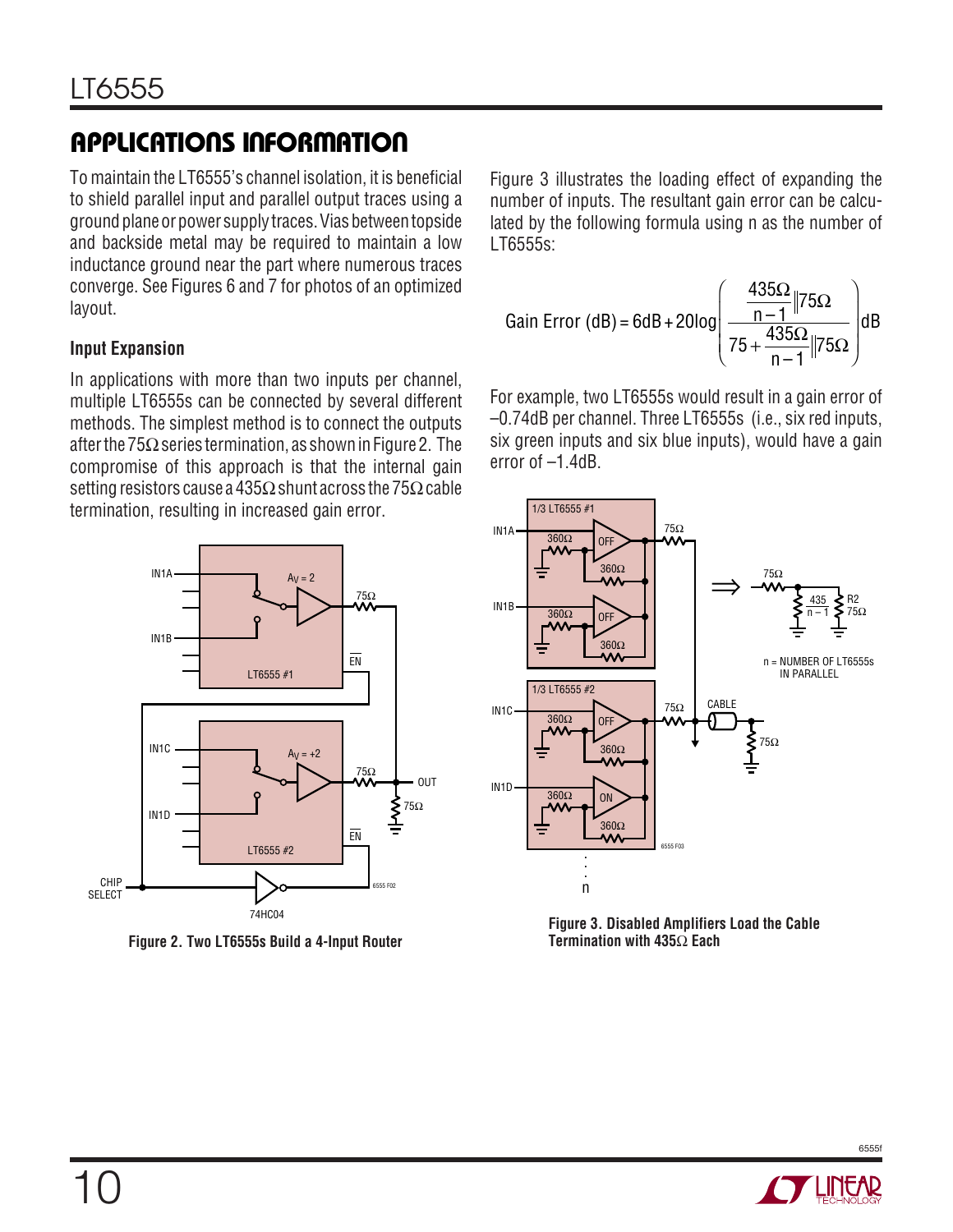This systematic gain error can be significantly reduced by lowering the value of the 75 $\Omega$  series termination resistors. The compromise of this approach is an increased dependence on the accuracy of the 75 $\Omega$  shunt termination at the receiving end of the line. A table of values for 1% series termination resistors from  $n = 2$  to  $n = 4$  is shown below.

| <b>NUMBER OF DEVICES (n)</b> | <b>SERIES RT</b> |
|------------------------------|------------------|
|                              | 63.9             |
|                              | 56.2             |
|                              | 19 9             |

Another approach that does not compromise gain accuracy is to connect the outputs directly together before the series termination. In this case, there will be slightly increased output glitching and supply current spiking during the EN pin switching, but the additional output loading will not increase the gain error, and the series termination resistors remain at their ideal value for AC response. See Figure 4 for a scope photo showing the result of the outputs connected both before and after the series terminations, and Figure 8 for a full schematic of a 4:1 RGB multiplexer with the output pins directly connected together. It is imperative that the output traces be as short as possible before the series termination in order to reduce capacitance and minimize AC peaking.



**Figure 4. 4-Input Router Switching with Outputs Directly Connected and with Outputs Connected After 63.9**Ω **Series Termination**

#### **ESD Protection**

The LT6555 has reverse-biased ESD protection diodes on all pins. If any pins are forced a diode drop above the positive supply or a diode drop below the negative supply, large currents may flow through these diodes. If the current is kept below 10mA, no damage to the devices will occur.

### **TYPICAL APPLICATIO U**

#### **RGB Multiplexer Demo Board**

The DC858A Demo Board illustrates optimal routing, bypassing and termination using the LT6555 as an RGB video multiplexer. The schematic is shown in Figure 5. All inputs and outputs are routed to have a characteristic impedance of 75 $\Omega$  and 75 $\Omega$  input shunt and output series terminations are connected as close to the part as

possible. The board is fabricated with four layers with internal ground and power planes. For ideal operation, a 75 $Ω$  load termination should be connected at the output. The LT6555's gain of 2 will compensate for the resulting divider between the series and load termination resistors. Figures 6 and 7 show the topside and bottom side board layout and placement.

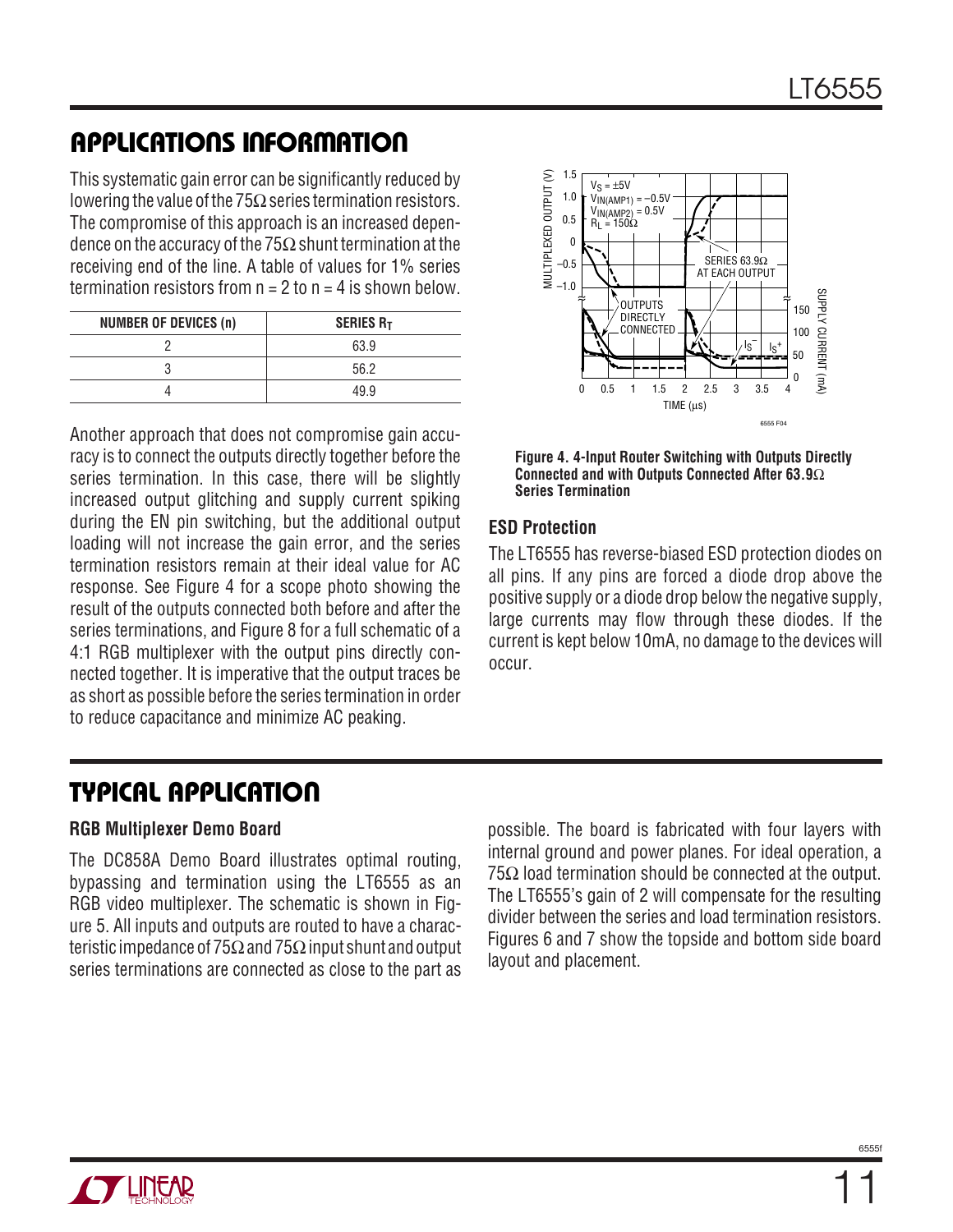### **TYPICAL APPLICATION**







**Figure 6. Demo Board Topside (IC Removed for Clarity)**



**Figure 7. Demo Board Bottom Side**

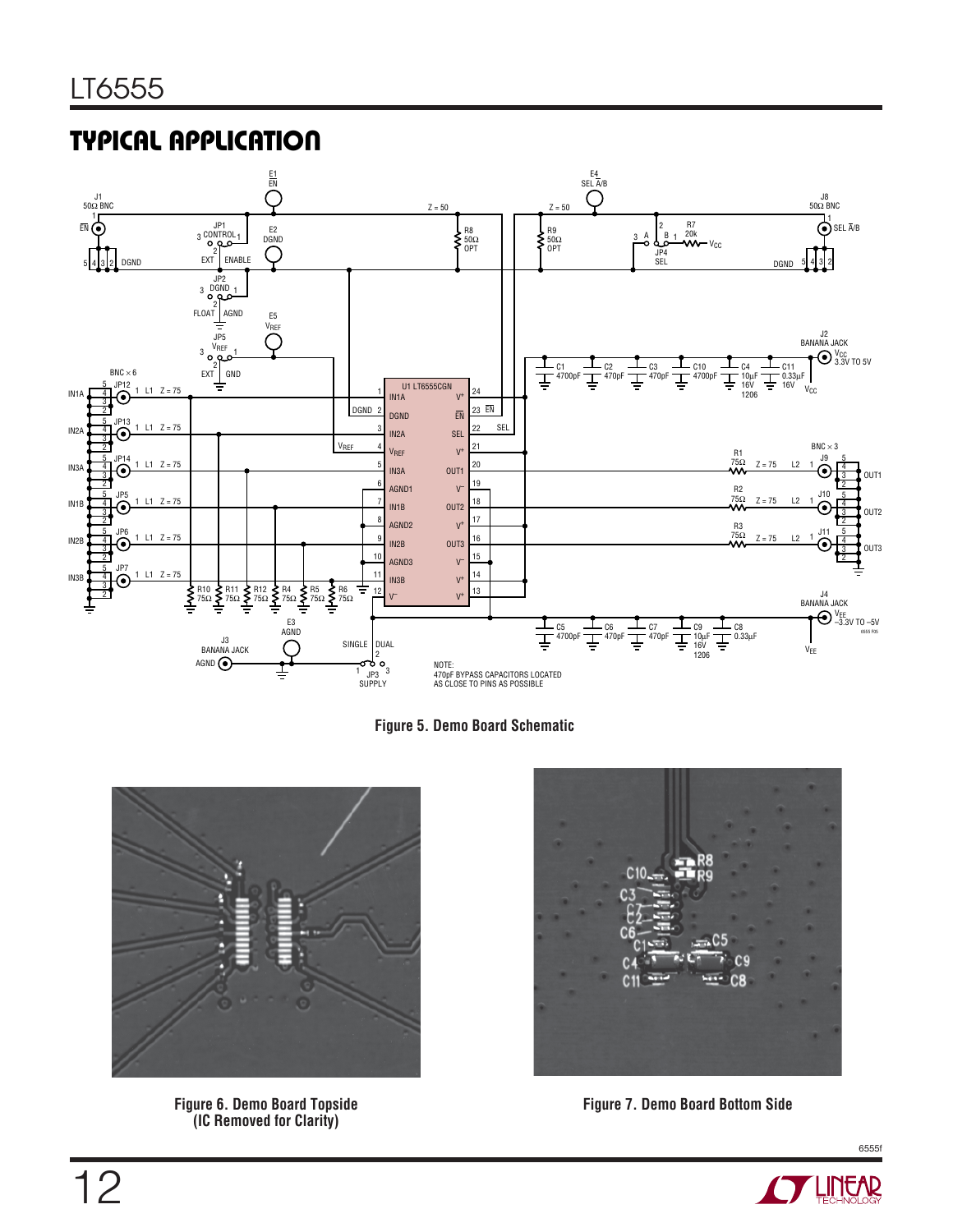# **SIMPLIFIED SCHEMATIC** (One channel shown)



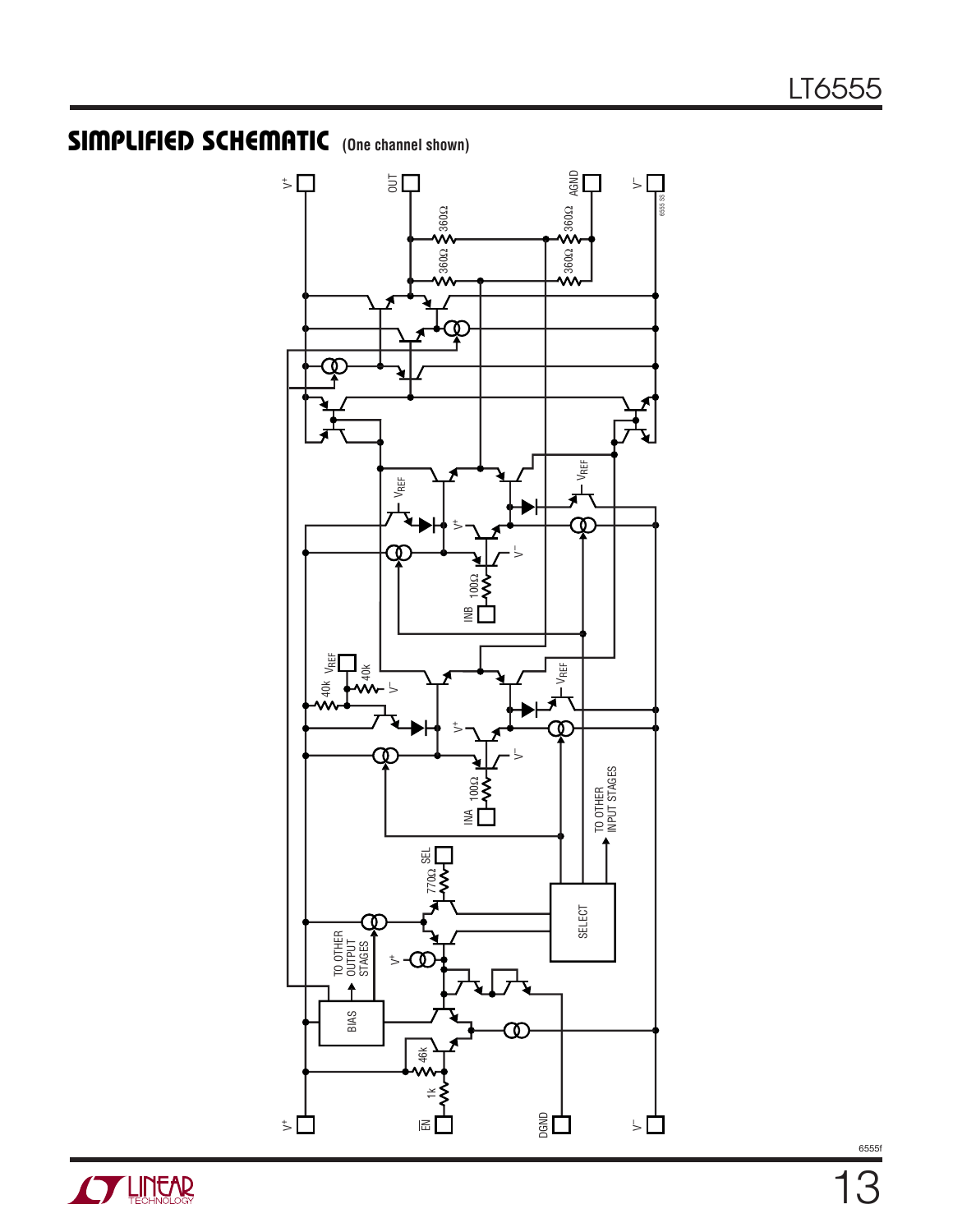### **PACKAGE DESCRIPTION**



**GN Package 24-Lead Plastic SSOP (Narrow .150 Inch)** (Reference LTC DWG # 05-08-1641)





\*DIMENSION DOES NOT INCLUDE MOLD FLASH. MOLD FLASH

- SHALL NOT EXCEED 0.006" (0.152mm) PER SIDE
- \*\*DIMENSION DOES NOT INCLUDE INTERLEAD FLASH. INTERLEAD FLASH SHALL NOT EXCEED 0.010" (0.254mm) PER SIDE

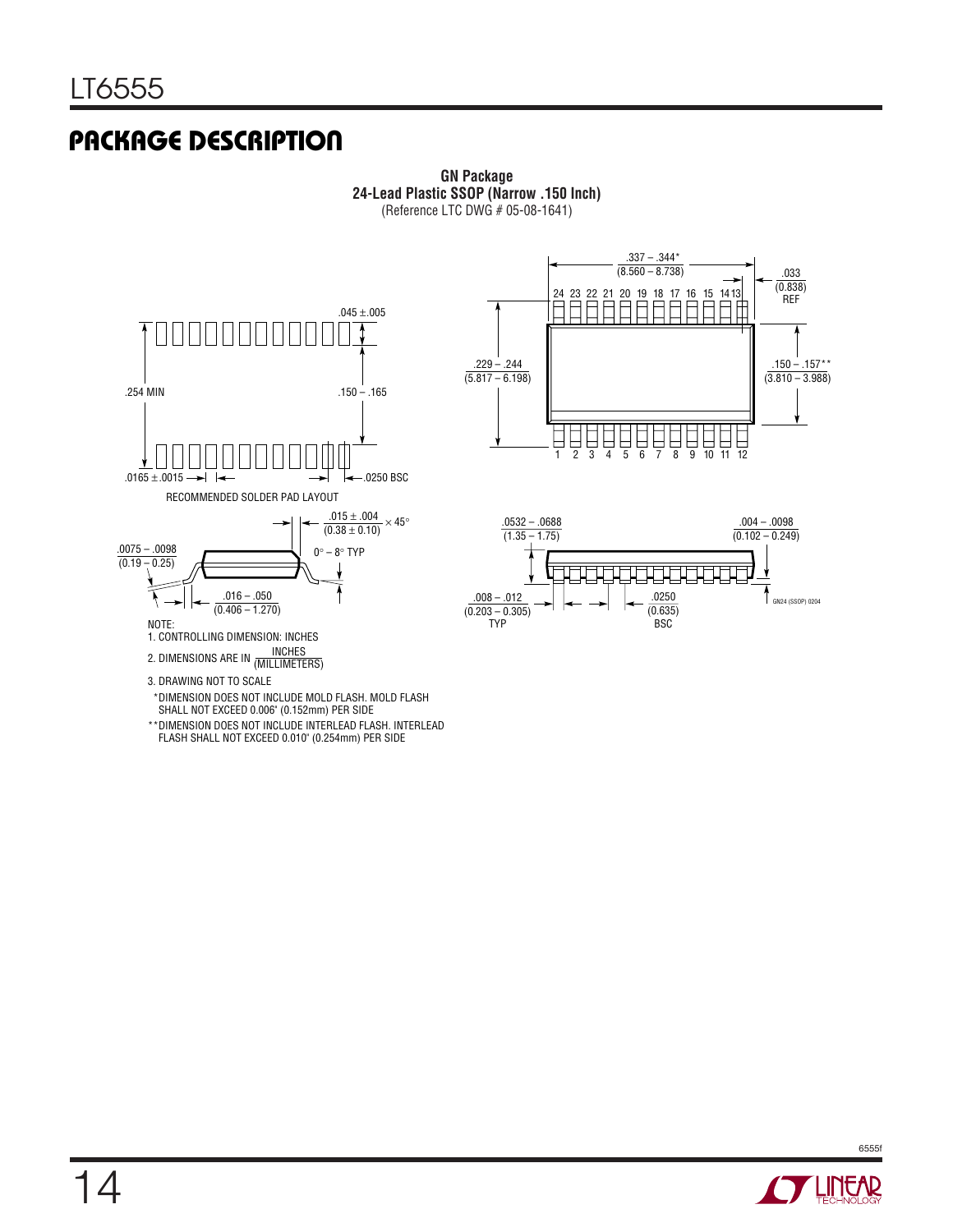### **PACKAGE DESCRIPTION**



**UF Package 24-Lead Plastic QFN (4mm** × **4mm)**

NOTE:

1. DRAWING PROPOSED TO BE MADE A JEDEC PACKAGE OUTLINE MO-220 VARIATION (WGGD-X)—TO BE APPROVED

2. DRAWING NOT TO SCALE

3. ALL DIMENSIONS ARE IN MILLIMETERS

4. DIMENSIONS OF EXPOSED PAD ON BOTTOM OF PACKAGE DO NOT INCLUDE

MOLD FLASH. MOLD FLASH, IF PRESENT, SHALL NOT EXCEED 0.15mm ON ANY SIDE, IF PRESENT

5. EXPOSED PAD SHALL BE SOLDER PLATED

6. SHADED AREA IS ONLY A REFERENCE FOR PIN 1 LOCATION

ON THE TOP AND BOTTOM OF PACKAGE